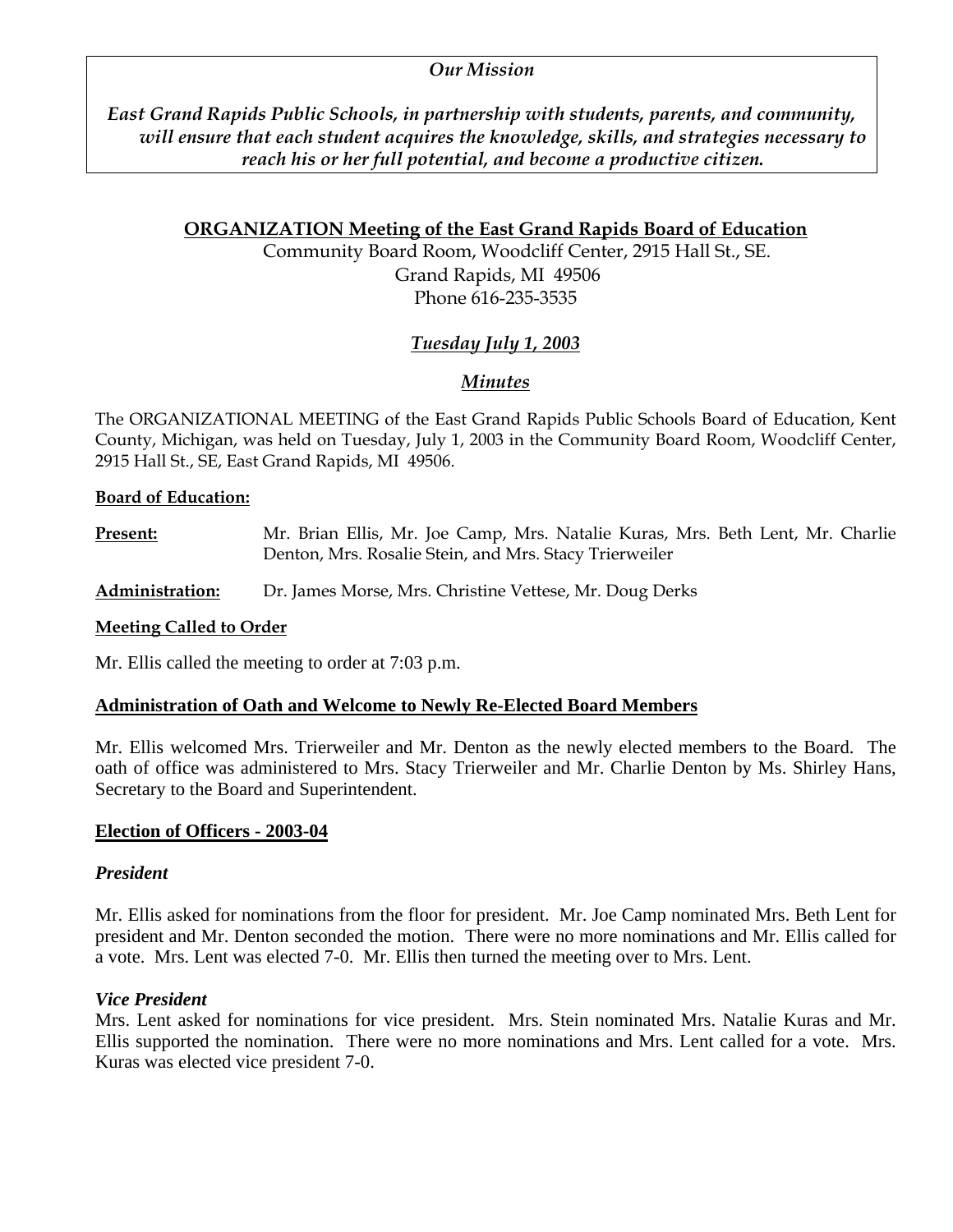## *Secretary*

Mrs. Lent asked for nominations for secretary. Mrs. Kuras nominated Mrs. Stein and Mr. Ellis supported the nomination. There were no more nominations and Mrs. Lent called for a vote. Mrs. Stein was elected secretary 7-0.

#### *Treasurer*

Mrs. Lent asked for nominations for treasurer. Mr. Camp nominated Mr. Brian Ellis for treasurer and it was supported by Mr. Denton. There were no more nominations and Mrs. Lent called for a vote. Mr. Ellis was elected treasurer 7-0.

#### **Acknowledgment of Guests** - None

**Public Comments - None** 

#### **Communications to and from the Board**

**The new secretary, Mrs. Stein, shared that a note of appreciation was received from Mrs. Julie Ridenour for the recognition and gifts given to her for her years of service to the East Grand Rapids Schools Foundation board.** 

#### *Discussion Items:*

## **Michigan Law on Conflict of Interest (PA 317 of 1968 and PA 145 of 1997)**

Dr. Morse explained to the Board that if a board member has an issue that is a conflict of interest, the member must notify the board seven days prior to a vote on that issue or the vote must be postponed. Mr. Denton had previously written a Letter of Disclosure in keeping with that law because he is employed by Varnum, Riddering Law firm which is used by East Grand Rapids Public Schools for personnel issues and other matters. He will have to abstain from that vote.

#### *Action Items - Consent Agenda:*

A Motion was made by Mrs. Stein and seconded by Mrs. Kuras to approve all of the items in the Consent Agenda, numbering 8 through 26. The motion was approved 7-0.

## **Approval of Minutes of REGULAR MEETING of 6/09/03**

A motion was made by Mr. Stein and seconded by Mrs. Kuras to approve the Minutes of the Regular Meeting of June 9, 2003. It was approved 7-0. (See Enclosure #08)

## **Approval of Minutes of SPECIAL MEETING of 6/23/03**

(See Enclosure #09)

# **Authorize the Superintendent or Assistant Superintendent for Business to Transfer Budget Line Funds**

(See Enclosure #10)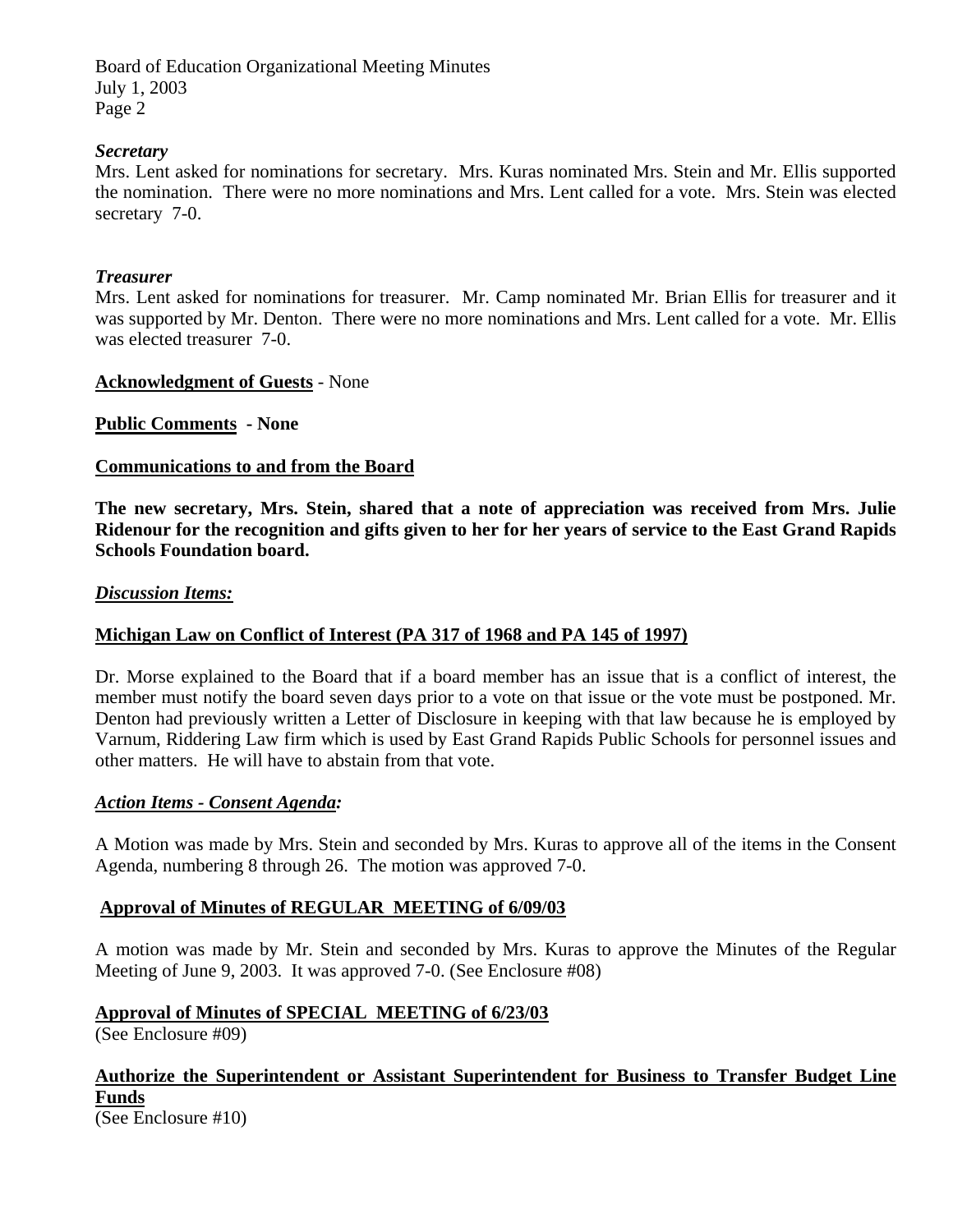**Designation of Depositories**

(See Enclosure #11)

**Authorize the Superintendent, Assistant Superintendent for Business, and Board Treasurer to Sign Checks** (See Enclosure #12)

**Authorize the Superintendent of Schools or his Designee to Hire, Accept Resignations, and to Terminate Employment for Certificated Staff** 

(See Enclosure #13)

**Authorize the Superintendent or Assistant Superintendent for Business to Hire, Accept Resignations, and to Terminate, When Necessary, Support Personnel (See Enclosure #14)** 

**Authorize the Superintendent or Assistant Superintendent for Business to Invest Funds (See Enclosure #15)** 

**Authorize the Superintendent or Assistant Superintendent for Business to Transfer Funds (See Enclosure #16)** 

**Authorize the Superintendent, Assistant Superintendent for Business, Head Bookkeeper, and Assistant Bookkeeper to Make Written or Oral Requests for Transfer of Funds (See Enclosure #17)** 

**Authorize the Superintendent or Assistant Superintendent for Business to Transfer Funds from the General Fund to the Food Service Fund, Athletic Fund or Student Activity Fund, and to Make Fund Modifications as Necessary** (See Enclosure #18)

**Authorizations for Signatures on Checking Accounts** (See Enclosure #19)

**Appointment of Auditors** (See Enclosure #20)

**Adoption of the Summer Tax Collection** (See Enclosure #21)

**Authorization to Approve Letters of Agreement With EGREA and EGRASE** Enclosure #22.

**Resolution for Membership in Michigan High School Athletic Association for 2003-04 school year** (See Enclosure #23)

#### **Approval of Board of Education Memberships and Dues**

(See Enclosure #24) A Motion to renew institutional memberships in the following organizations and pay the dues required as listed in Enclosure #24:

 *Name 2003-04 Dues* Michigan Association of School Boards, Inc. \$4,203.00 MASB Legal Trust Fund Waived for 03-04 Kent School Board Association  $$50.00$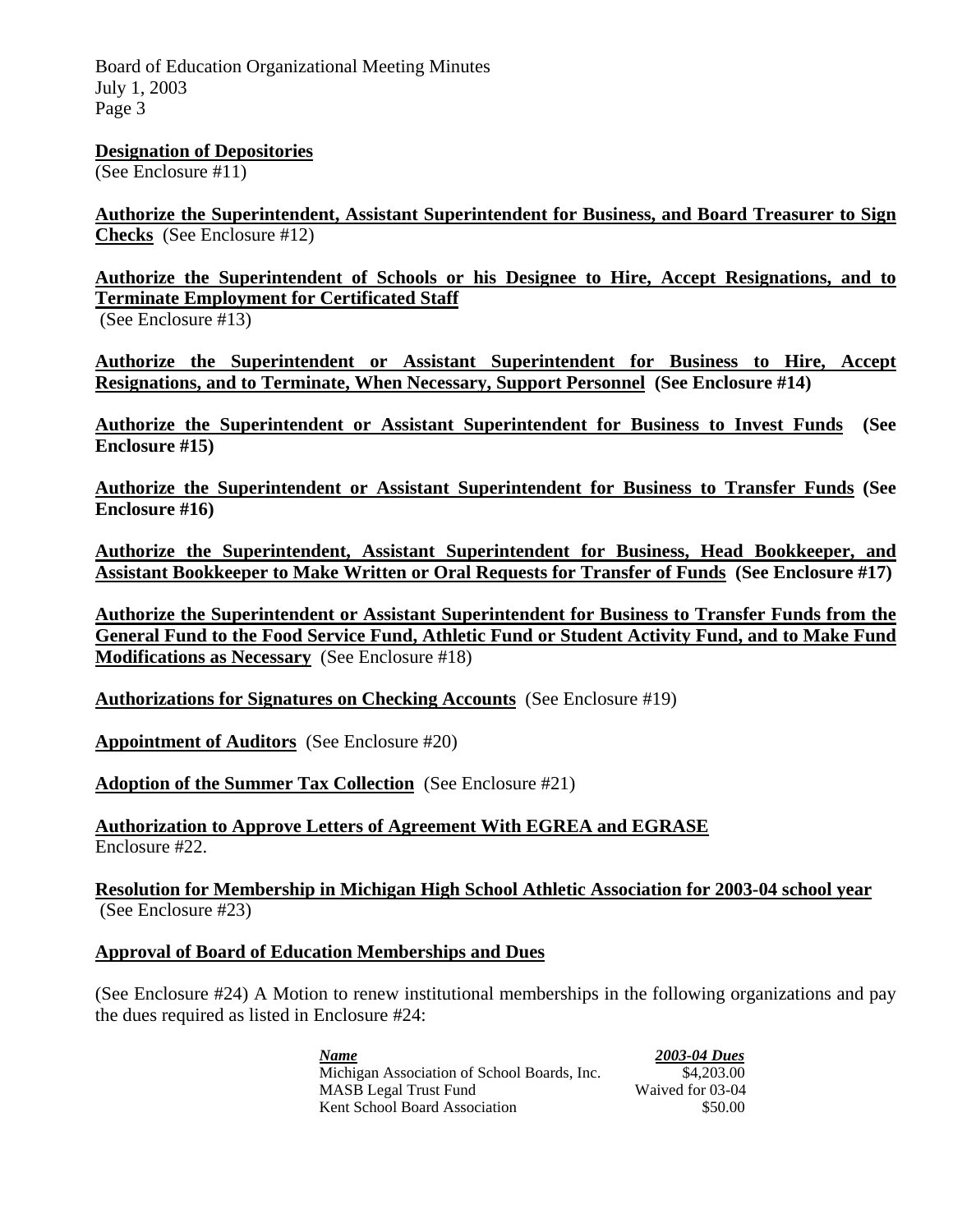## **Approval for Board of Education Members to attend any or all MASB, MASA, or KIASB conferences and activities**

**Motion to Approve a Resolution for East Grand Rapids Schools to Exercise the Option Permitted by Section 1284 of the Revised School Code to Establish a Calendar Permitting at Least 180 days and 1098 Hours of Student Instruction**

See Enclosure #26.

#### *Other Action Items:*

## **Appointment of Legal Counsel**

 A motion was made by Mr. Camp, supported by Mrs. Kuras, to appoint legal counsel as submitted in Enclosure 27. It was supported 6-0. Mr. Denton abstained because of possible conflict of interest. (See Enclosure #27.)

## **Official Meeting Dates for the 2003-04 School Year**

A motion to authorize official Board Meeting dates as listed in Enclosure #28 was made by Mrs. Kuras and supported by Mrs. Trierweiler. The motion carried 7-0.

#### **Nominations for the MASB Board of Directors**

The Board received a letter from the Michigan Association of School Boards inviting nominations for the MASB Board of Directors. There were no nominations. (See Enclosure #29)

#### **Periodicals for the Board of Education**

Board members were offered subscriptions to *Phi Delta Kappan, American School Board Journal, and Education Week.* Board members gave their forms with their requests to Ms. Hans to do the subscribing.

#### **Approval of a School Bond Loan Resolution**

A motion was made by Mr. Denton and supported by Mr. Camp to approve the attached resolution authorizing the district to borrow funds from the Michigan School Bond Loan Program as presented. The motion passed 7-0. (Enclosure #31)

#### **Administrative Reports**

#### **Superintendent**

#### **Superintendent's Goals for 2003-04**

Dr. Morse talked about Superintendent's Goals for 2003-04 (Enclosure # 32A) and mentioned there had been some discussion about adding diversity to these goals. He said it could be a part of the Strategic Plan for this year. Mr. Denton thought it a good idea that it be included in Dr. Morse's goals. Mrs. Stein encouraged it to a part of the Strategic Plan and said it is a hard goal to measure. Mrs. Kuras asked to see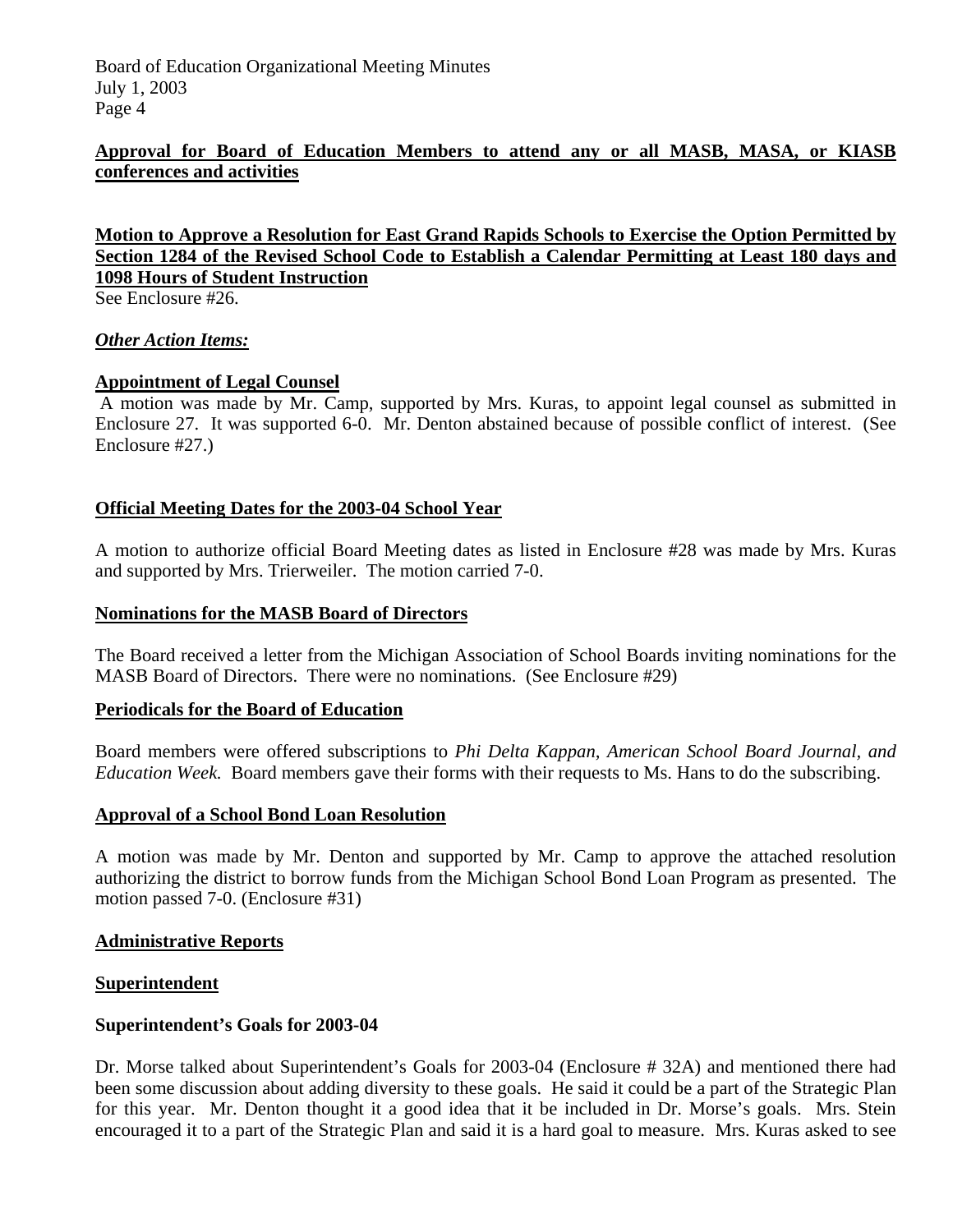the Diversity Committee's goals. Mrs. Vettese outlined what has been done in the Diversity Committee and what is being planned at this time. She said they are working toward a partnership with the community on this goal. After the discussion, Dr. Morse proposed bringing back a proposed goal for the board to consider at the August 25 Regular Meeting.

## **August Board/Administrator Retreat**

Wednesday, August 20, at 5:30-8:30 p.m. was set as the Board/Administrator Retreat.

Dr. Morse called attention to the copy of the letter sent to East Grand Rapids student, Stephen Schlatter, for his excellent performance on the ACT test this year. He was one of only four Michigan students, out of a total of 33,000 who took the ACT in April, to achieve a 36, the highest composite score. He also was one out of 51 out of 435,000 nation-wide who tested that month.

Dr. Morse told the Board that Mrs. King had called to his attention that two of the Merit Scholars students are schools of choice students. He also informed them that radio station WTKG AM 1230 will be broadcasting EGR High School football games this fall.

Dr. Morse gave a demonstration on how to go onto the EGRPS web site and view the district calendar and see building, athletic, district, etc. calendars and check out the dates, meetings, and activities of the district and clubs and groups.

He told the Board that he had a positive meeting on July 1 with John Combs and Elizabeth Lykins to try to help the Manhattan citizens find a positive solution to their transportation problems. Mr. Derks will introduce them to Dean Transportation. Mrs. Kuras suggested that the process be monitored throughout the year.

#### **Assistant Superintendent for Business**

Mr. Derks told the Board that after their vote to use funding from the Sinking Fund, all contracts had been let out, that work on track may be complete by end of week and that the color of the track will be red. He said that red tracks hold up better than any other color. The bathrooms work has been started, and will be beginning work on MS gym which is a 3-week project. Doors have been ordered and roof work is in progress and on schedule.

He was asked to make sure that there are signs big enough for kids to know not to use skate boards and bikes on the track. He said that is a part of the signage, but he will check for certain.

#### **Assistant Superintendent for Instruction**

Mrs. Vettese said she and 7 other staff attended a conference on differentiation in Chicago. She said it was a very good conference.

She invited the Board members to attend a cookout for new staff on August 19. It will be on the Woodcliff Deck.

## **Board of Education Members' Report**